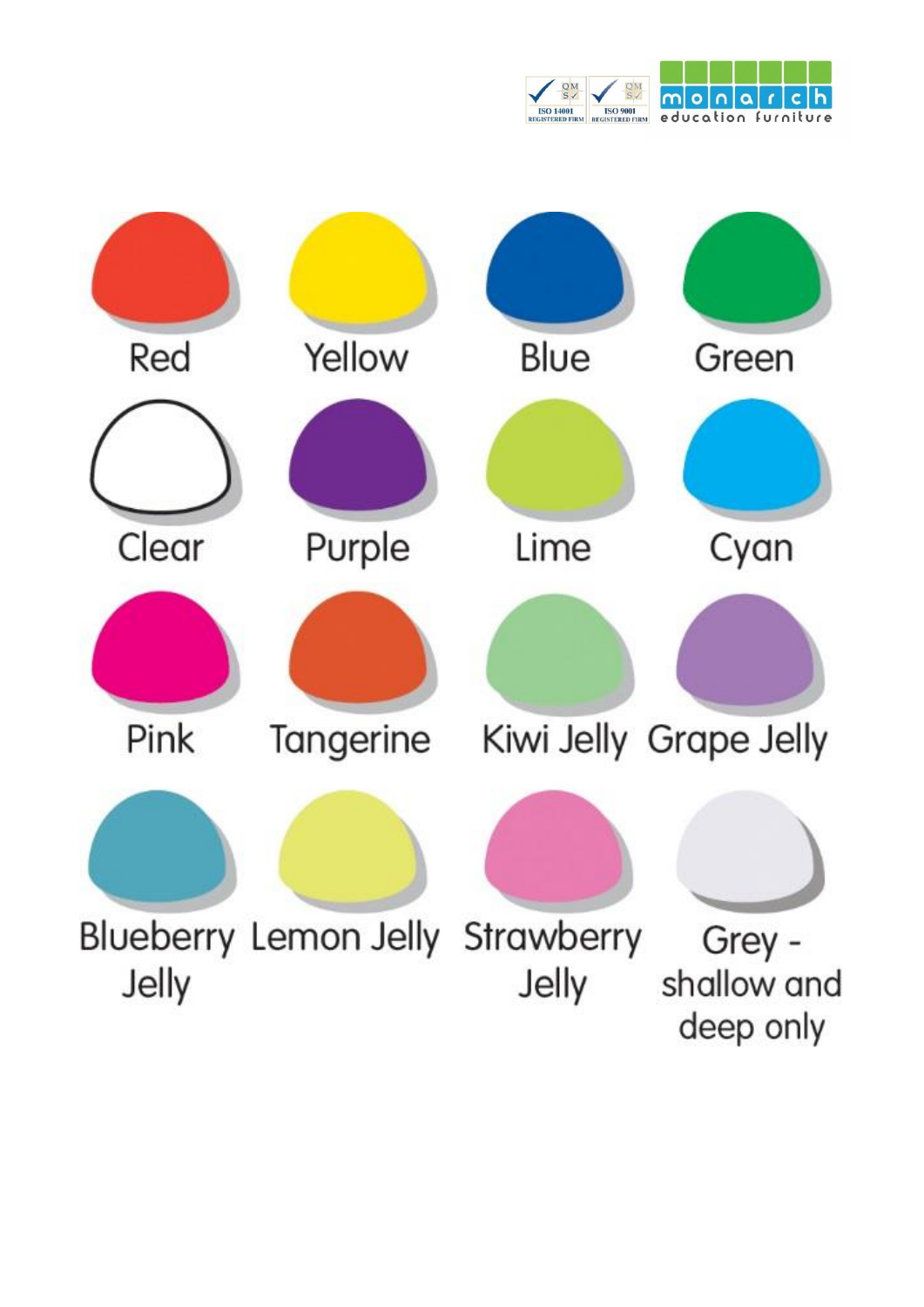## Product Data Sheet



## Monarch code: MEQ1W

| <b>Product Description:</b><br>MEQ1W - 6 shallow tray unit in beech MFC, complete with castors and 6 shallow trays                                                                                                                                                                                                                                                                                                                                                                                                                                                                                                    |
|-----------------------------------------------------------------------------------------------------------------------------------------------------------------------------------------------------------------------------------------------------------------------------------------------------------------------------------------------------------------------------------------------------------------------------------------------------------------------------------------------------------------------------------------------------------------------------------------------------------------------|
| <b>Product Variations:</b><br>This unit is available in maple (see Monarch code MAP1W for more details). Also available in many different finishes –<br>Japanese ash, light oak, red, yellow, blue, green and white (minimum order quantities will apply).<br>Trays are available in shallow, deep, extra deep and jumbo in a rainbow of colours - red, yellow, blue, green, cyan,<br>lime, tangerine, purple, pink, grape, strawberry, blueberry, kiwi, lemon, clear, white and grey (grey only available in<br>shallow or deep).<br>This unit is available with lockable door - add MEQ1001 to the end of unit code |
| <b>Strong &amp; Tough:</b><br>We use high quality materials and components to ensure each unit is robust, rigid and sturdy! Each unit is constructed<br>using 18mm Egger MFC and fitted together by cam and dowel construction                                                                                                                                                                                                                                                                                                                                                                                        |
| Wheels that last a lifetime:<br>Each unit is supplied with strong non-marking shatterproof nylon castors (two with locking facility). Each with a load<br>capacity of 58KG with a twin wheeled and hooded construction. Engineered to fit to a reinforced steel plate fixed to<br>the underside of the unit for better performance and greater durability!                                                                                                                                                                                                                                                            |
| <b>Cleaning Instructions:</b><br>Unit can be cleaned with a soft dry cloth                                                                                                                                                                                                                                                                                                                                                                                                                                                                                                                                            |
| Sustainability:<br>Our beech MFC is FSC certified and our coloured MFC is PEFC certified – farmed sustainably                                                                                                                                                                                                                                                                                                                                                                                                                                                                                                         |
| Delivery:<br>Super-fast lead times - items are delivered fully assembled by our team of friendly drivers on our own fleet of vehicles.<br>On delivery our driver will carry out our Unwrap & Check Service - the unit will be unwrapped and our driver will assist<br>the end user to inspect the unit to make sure the unit is perfect and ready to use! The driver will then collect the<br>packaging and return it to our factory for recycling                                                                                                                                                                    |
| <b>Relevant BS EN Standards:</b><br>All storage manufactured by Monarch Education Furniture is built to BS EN 14073-3:2004 British Standard and EU<br>equivalent in respect of strength, durability and stability. Samples of all products are available for your assessment<br>upon your request                                                                                                                                                                                                                                                                                                                     |